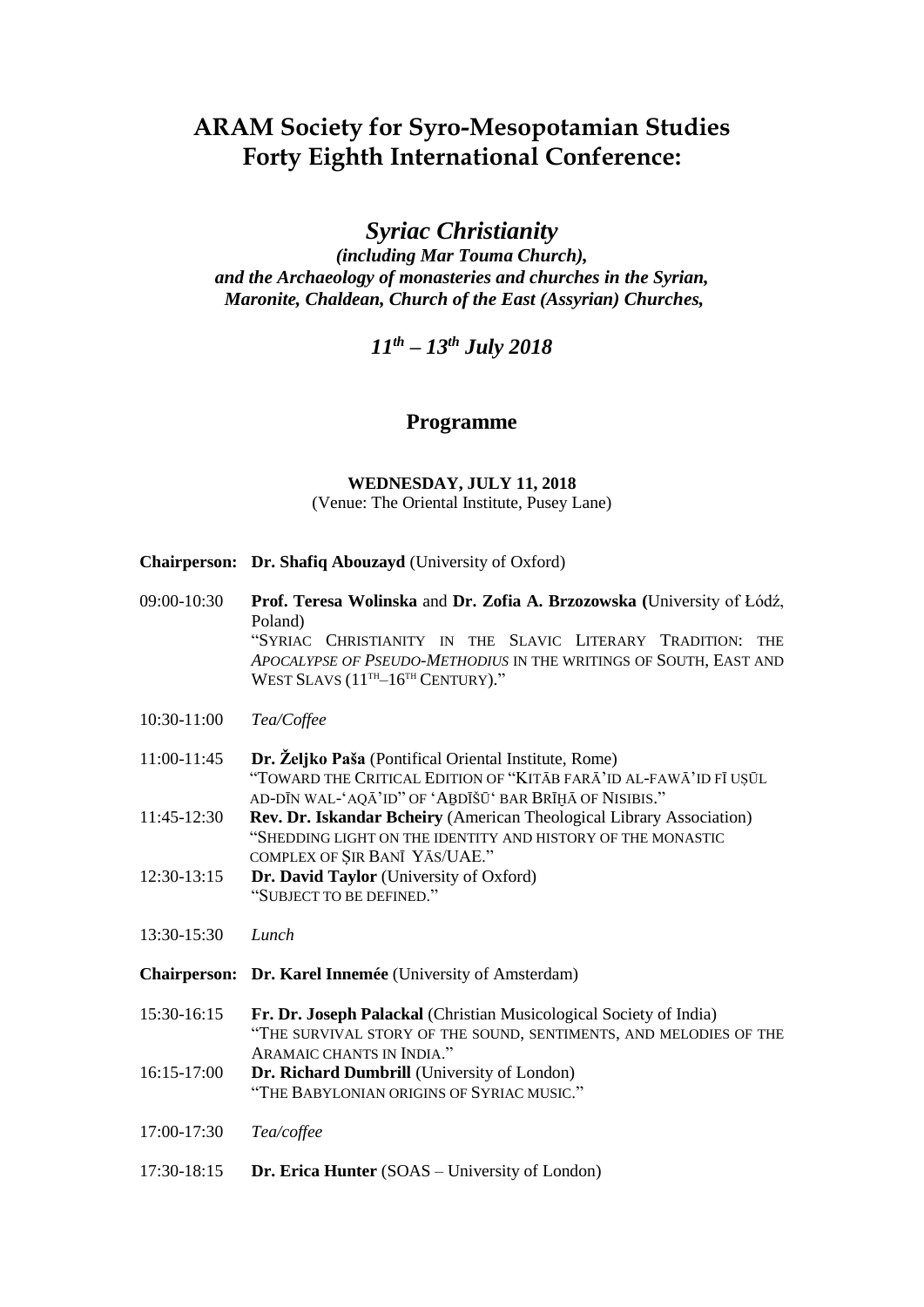"EVIDENCE FOR THE VENERATION OF THE CROSS IN THE EAST SYRIAN TRADITION."

18:15-19:00 **Dr. Sebastian Brock** (University of Oxford) "A FRAGMENTARY DIALOGUE BETWEEN ELIJAH AND THE WIDOW OF SAREPTA."

## **THURSDAY, JULY 12, 2018**

(Venue: The Oriental Institute, Pusey Lane)

|                     | <b>Chairperson: Dr. Erica Hunter</b> (SOAS – University of London)                                                                                                                                                                                        |
|---------------------|-----------------------------------------------------------------------------------------------------------------------------------------------------------------------------------------------------------------------------------------------------------|
| 09:00-09:45         | Dr. Rocio Daga (University of Munich)<br>"ABU QORRAH AND HIS CONCEPT OF TRADITION."                                                                                                                                                                       |
| 09:45-10:30         | Ms. Mara Nicosia (PhD candidate at the University of Naples 'L'Orientale')<br>"FROM ANTONY OF TAGRIT TO THE ARABIC VERSION: THE SYRIAC<br>TECHNICAL LEXICON OF RHETORIC AND WORD MIGRATIONS."                                                             |
| 10:30-11:00         | Tea/Coffee                                                                                                                                                                                                                                                |
| 11:00-11:45         | Dr. Shafiq Abouzayd (Oxford University)<br>"MARONITE CONTRIBUTION TO SYRIAC AND ARAB RENAISSANCE DURING<br>THE OTTOMAN PERIOD."                                                                                                                           |
| 11:45-12:30         | Rev. Dr. Elias Chakhtoura (Pontificio Instituto Orientale, Roma)<br>"FASTING ACCORDING TO TWO SYRIAC CHURCH FATHERS, JOHN OF APAMEA<br>AND ISAAC OF ANTIOCH."                                                                                             |
| 12:30-13:15         | Ms. Marie-Thérèse Elia (PhD student at École pratique des hautes études -<br>Paris)<br>"THE CHARACTERISTICS OF THE TEXTS 'ON FAITH' ACCORDING TO THE<br>METRICAL HOMILIES ON FAITH OF JACOB OF SARUG."                                                    |
| 13:30-15:30         | Lunch                                                                                                                                                                                                                                                     |
| <b>Chairperson:</b> |                                                                                                                                                                                                                                                           |
| 15:30-16:15         | Mr. Seth Stadel (PhD Student at the University of Oxford)<br>"OVERCOMING ALL DIFFERENCES FOR TRANSCENDENT LOVE: CHRISTOLOGY<br>AND MYSTICAL UNION WITH THE GOOD IN THE BOOK OF THE HOLY<br>HIEROTHEOS."                                                   |
| 16:15-17:00         | Ms. Alice Croq (École pratique des hautes études, Paris)<br>"THE SYRIAC ORTHODOX PRESENCE IN CAIRO IN THE $13^{TH} - 14^{TH}$ CENTURIES<br>AND THE HISTORY OF GARSHUNI: REASSESSMENT BASED ON THE UNEDITED<br>MS JERUSALEM, SAINT MARK'S MONASTERY, 250." |
| 17:00-17:30         | Tea/coffee                                                                                                                                                                                                                                                |
| 17:30-18:15         | Dr. Karel Innemée (University of Amsterdam) and Dr. Dobrochna<br>Zielińska (University of Warsaw)<br>"DEIR AL-SURIAN, A MEETING POINT OF SYRIAC AND COPTIC CULTURE."                                                                                      |
| 18:15-19:00         | Mor Polycarpus Augin Aydin (Metropolitan and Patriarchal Vicar for the<br>Archdiocese of the Netherlands of the Syriac Orthodox Church)<br>"THE MONASTIC LIFE IN THE SYRIAC ORTHODOX CHURCH)                                                              |
| 19:00-22:00         | <b>Banquet</b>                                                                                                                                                                                                                                            |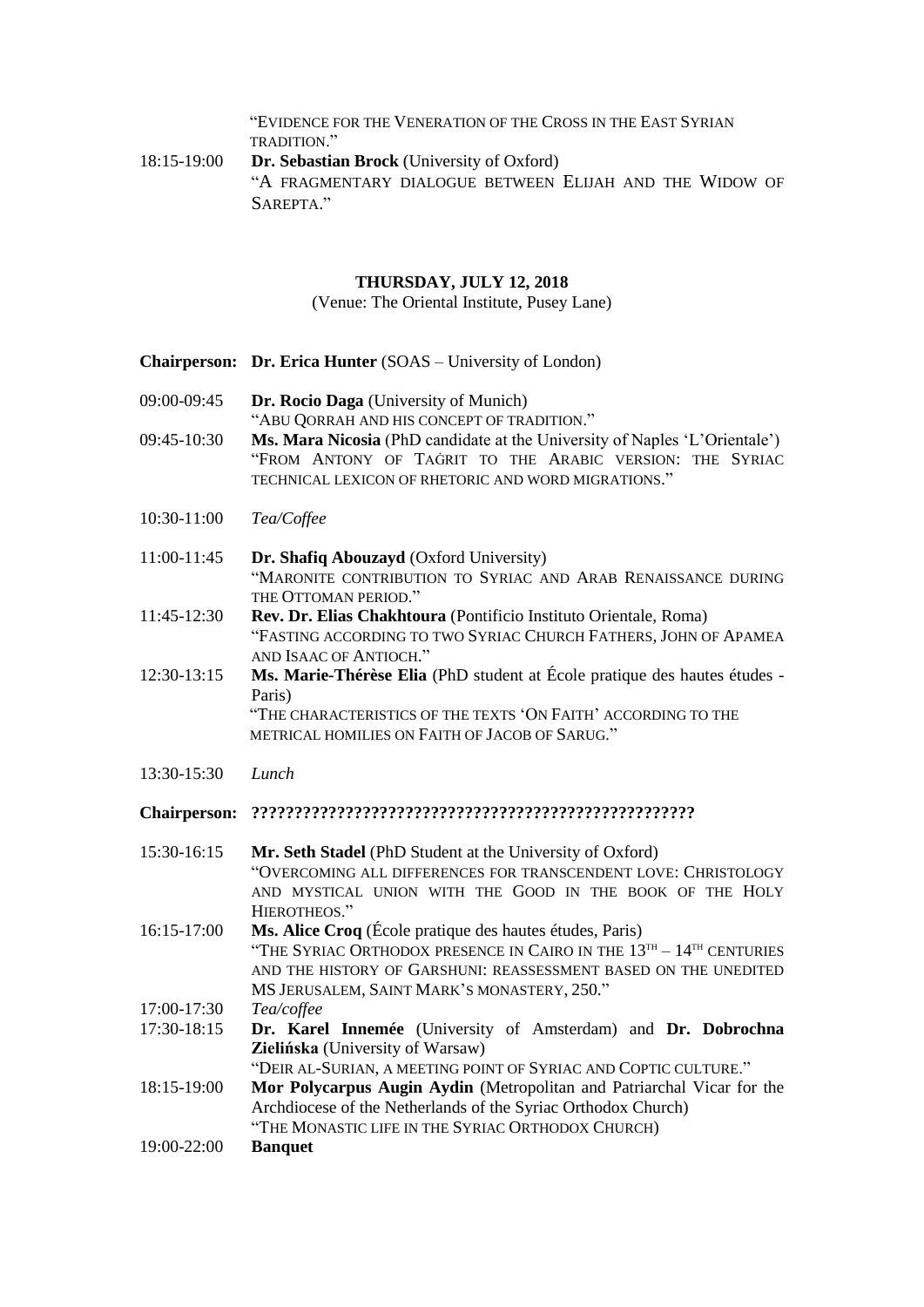#### **FRIDAY, JULY 13, 2018**

(Venue: The Oriental Institute, Pusey Lane)

**Chairperson: ?????????????????????????** (???????????????????????????????????????)

- 09:00-09:45 **Rev. Dr. Moon Yuen Garry Pang (**Alliance Bible Seminary (Hong Kong) "THE ARCHAEOLOGICAL DISCOVERIES OF DAQIN MONASTERY OF JINGJIAO (CHURCH OF THE EAST) IN XIAN, CHINA."
- 09:45-10:30 **Dr. Elena Narinskaya** (Ruhr-Universität Bochum, Germany) "THE STORY OF MOSE'S MOTHER IN THE WRITINGS OF THE MIDRASH, EPHREM AND THE QUR'AN."
- 10:30-11:00 *Tea/Coffee*
- 11:00-11:45 **Dr. Anthony O'Mahony** (Heythrop College, London) "CARDINAL-PATRIARCH GABRIEL TAPPOUNI (+ 1968) AND THE SYRIAC CATHOLIC CHURCH IN THE MODERN MIDDLE EAST 1928-1939."
- 11:45-12:30 **Dr. Martin Thomas Antony** (Independent Scholar, England) "ARCHAEOLOGY AND EPIGRAPHY OF MAR THOMA NASRANIS (SAINT THOMAS CHRISTIANS) OF INDIA: A PHOTOGRAPHIC DISPLAY."
- 12:30-13:15 **Mrs. Panagiota Mikropandremenou** (PhD Candidate at the Aristotle University of Thessaloniki, Greece and the University of Slazburg, Austria) "CHRISTOLOGICAL REFLECTIONS BETWEEN BABAI'S HYMN *BLESSED IS THE COMPASSIONATE* … AND *ONLY-BEGOTTEN SON* FROM BYZANTINE LITURGICAL TRADITION."

13:15 **Conference ends.**